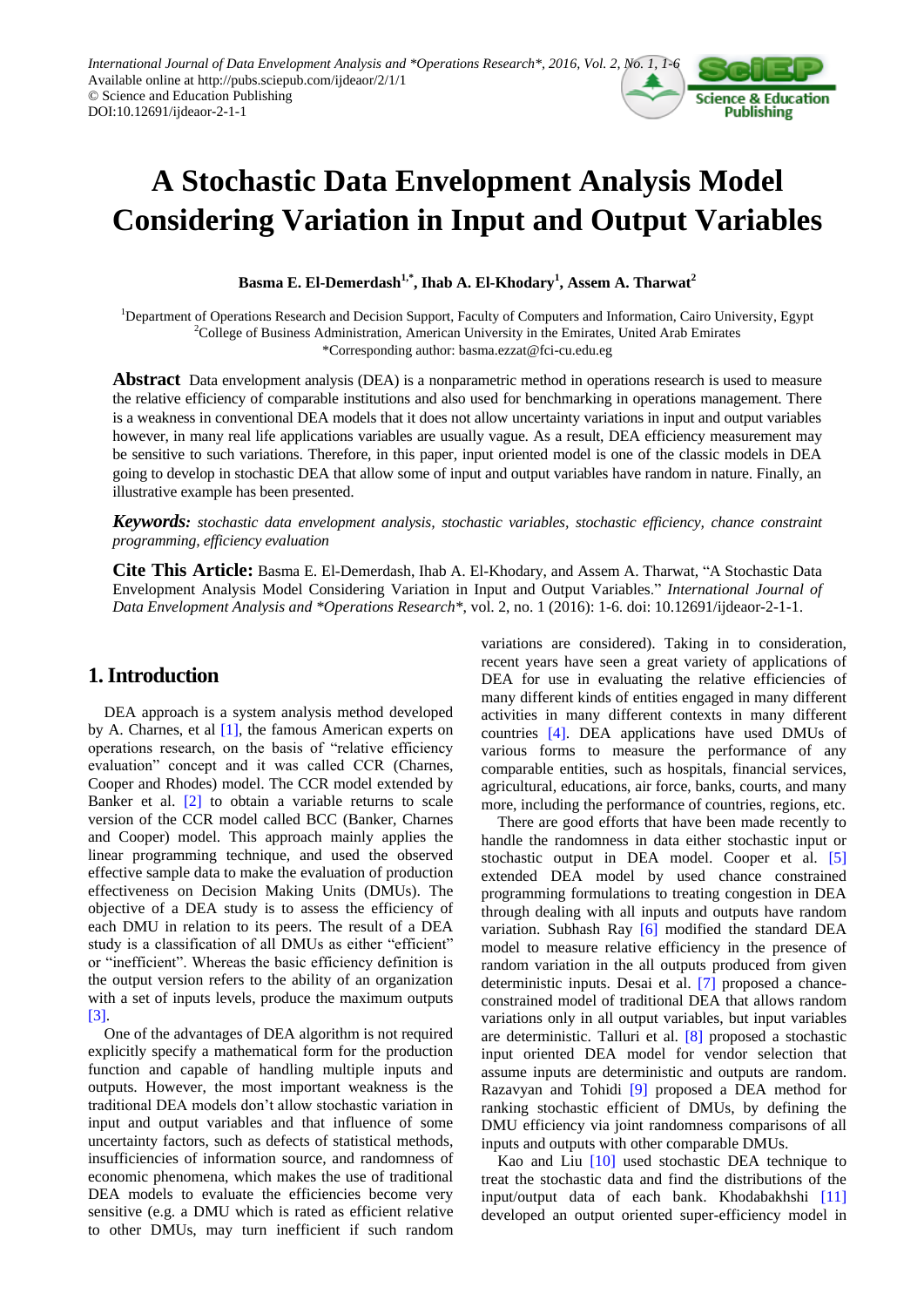stochastic DEA that consider all data variables have random nature. Tsionas and Papadakis [\[12\]](#page-4-11) developed Bayesian inference techniques for stochastic DEA model that consider All inputs and outputs are random in nature and applied to measure efficiency of the Greek banking system for the period 1993–1999. El-Khodary, I., et al. [\[13\]](#page-4-12) developed a stochastic DEA model assume that all input variables are random and all outputs are deterministic.

Azadi and Saen [\[14\]](#page-4-13) proposed chance-constrained DEA model that allow stochastic in all data variables to determine the most appropriate third-party reverse logistics to assist the decision makers. El-Demerdash et al. [\[15\]](#page-4-14) developed a stochastic input oriented DEA model based on the chance constrained programming to help any organization for evaluating their performance given that some inputs are stochastic and recent of inputs and all outputs are deterministic. Vazhayil and Balasubramanian [\[16\]](#page-5-0) focused on the second level of hierarchical multiobjective policy optimization which is optimization utilizing DEA. The model working under assumptions that some of input variables are random and recent inputs and all outputs are deterministic. Azadeh, A., et al. [\[17\]](#page-5-1) developed a stochastic DEA model that have all inputs and outputs are random for evaluation and ranking DMUs.

This paper forms one part of a series of continuing research efforts. A previous papers treated the topic of stochastic characterizations of efficiency and inefficiency in DEA using chance constrained method to deal with stochastic variation in constraints to convert them to nonlinear form. See El-Khodary, I., et al. [\[13\]](#page-4-12) developed an algorithm to help any comparable organizations for evaluating their performance, the developed algorithm based on the DEA model and working in a stochastic environment under assumptions that all input variables are random and the relation between each DMU for the stochastic input variables are independent. El-Demerdash, B. E., et al., [\[15\]](#page-4-14) developed an algorithm for a stochastic chance constrained input oriented model, where the stochastic inputs are normally distributed, while the remaining inputs and all outputs are deterministic and the relation between the same stochastic input variable through different DMUs is dependent. The paper in hand is an extension to the previous work, where we consider that some of input and output variables have random nature and the remaining input and output variables are deterministic and the relation between the same stochastic input variable and the same stochastic output through different DMUs is dependent.

The rest of the paper is organized as follows. The coming section discusses the methodology of the general DEA model and that for the stochastic DEA model. The third section includes the modified stochastic DEA model, and a hypothetical illustrative example. The paper will end with the customary conclusions and implications for the future.

## **2.Basic Mathematical DEA Model**

As mention in the introduction, there are two basic models of DEA, the first called "CCR" model developed by Charnes et al. [\[1\]](#page-4-0) working under the concept of constant returns-to-scale (CRS), which means the outputs change in direct proportion to the change in inputs, regardless of the size of the DMU, assuming that the scale of operations does not influence efficiency. The second called "VRS" model developed by Banker et al. [\[2\]](#page-4-1) under the concept of variable returns-to-scale, which means changing inputs may not result in proportional changes in outputs, a preferred DEA assumption. Another classification to basic DEA models can be either output orientated or input orientated. In the first case, the DEA method seeks the maximum proportional increase in output production, with input levels held fixed. However, for the input oriented case, the DEA method defines the frontier by seeking the maximum possible proportional reduction in input usage, with output levels held constant, for each DMU.

The basic DEA model is a fractional programming model which measures the relative efficiency of "*n*" DMUs with "*J*" inputs and "*K*" outputs depends on maximizing a production function estimated. This function is a deterministic frontier. For any inputs, the value of the DEA estimate defines the maximum output producible from inputs under all circumstances, [\[1\].](#page-4-0) But, in our research, we concern about the VRS input oriented model. Therefore, the relative efficiency score of the *p th* DMU show below:

*Min*  $Z_p = \theta$ 

 $s, t$ .

$$
\sum_{i=1}^{n} \lambda_i x_{ij} \leq \theta x_{pj}, \forall j = 1,...J
$$
  

$$
\sum_{i=1}^{n} \lambda_i y_{ik} \geq y_{pk}, \forall k = 1,...K
$$
  

$$
\sum_{i=1}^{n} \lambda_i = 1, \quad \lambda_i \geq 0, \quad i = 1,...n
$$
  
(1)

Where  $\theta$  = efficiency score of DMU  $p$ ;  $k = 1$  to *K* (no. of outputs);  $j = 1$  to *J* (no. of inputs);  $i = 1$  to *n* (no. of DMUs);  $y_{ik}$  = amount of output *k* produced by DMU *i*;  $x_{ii}$ = amount of input *j* utilized by DMU *i*;  $\lambda_i$  = weight given to DMU *i*.

## **3.Developed a Stochastic DEA Model**

Since we interested in evaluating the performance of any comparable institutions to assure the quality given that some of the input and /or output variables might have as stochastic nature, it was necessary to develop a stochastic model deal with this case. Therefore, in this section we present our modification to the stochastic input oriented DEA model (SIODEA) in order to measure relative efficiency in the presence of random variation in some of the outputs [\[15\].](#page-4-14) Our developed Stochastic DEA model which is also based on the CCP method is provided below.

### **3.1. The Chance Constrained input Oriented Data Envelopment Analysis Model**

The restriction involving some of input and /or output quantities in the DEA model will be a random inequality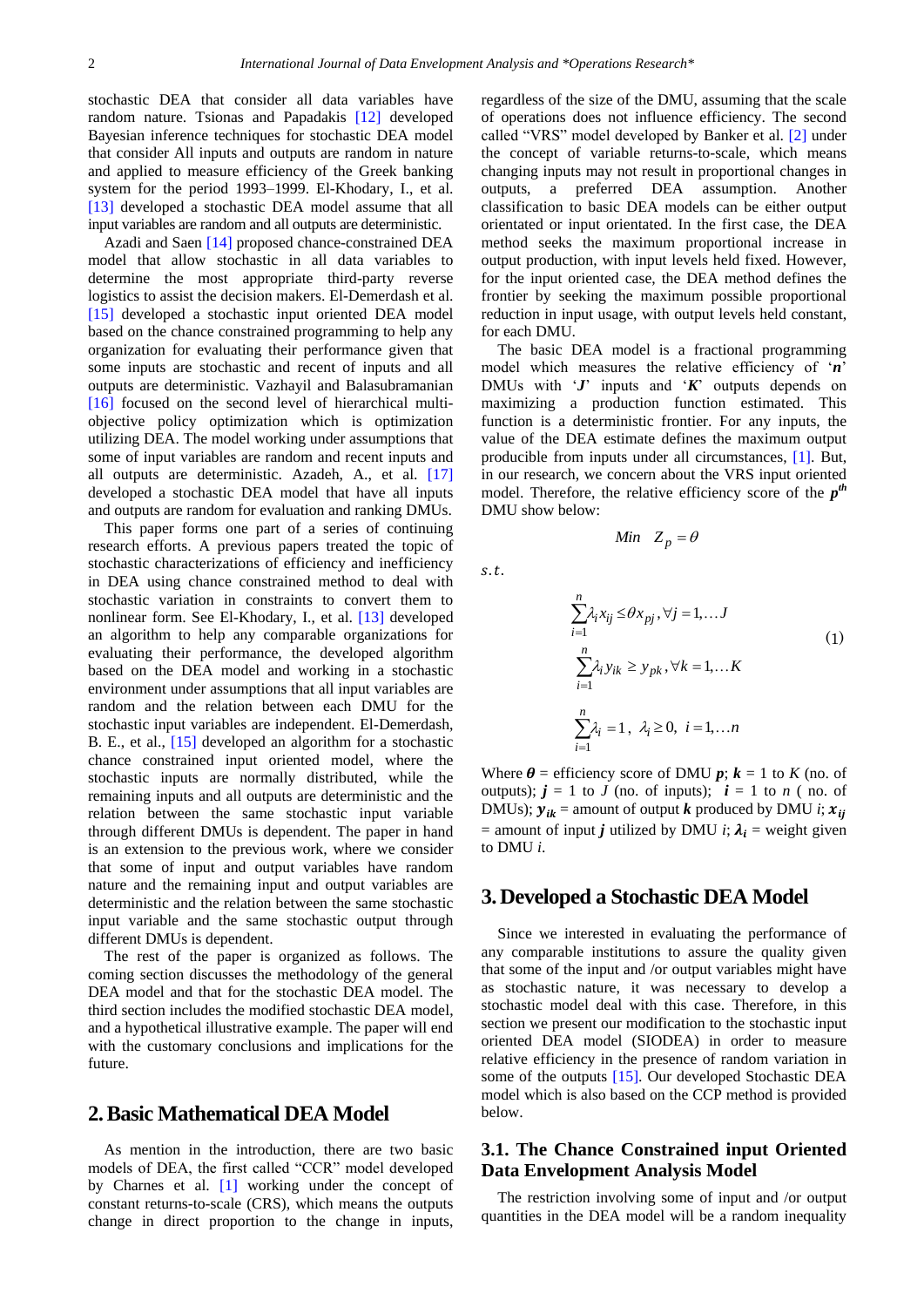that may at times be violated. Because an inequality involving a number of random variables can never be imposed with certainty, the strategy in CCP is to ensure that the probability that the inequality holds for a random sample of these variables does not fall below a certain level. The chance-constrained model for measuring the efficiency level of *DMUp* is as follow:

$$
Min Z_p = \theta
$$

 $s.t.$ 

$$
pr\left\{\sum_{i=1}^{n} \lambda_{i} x_{ij} \leq \theta x_{pj}\right\} \geq (1-\alpha), \forall j \in J_{S}
$$
  

$$
\sum_{i=1}^{n} \lambda_{i} x_{ij} \leq \theta x_{pj}, \forall j \in J_{D}
$$
  

$$
pr\left\{\sum_{i=1}^{n} \lambda_{i} y_{ik} \leq y_{pk}\right\} \geq (1-\alpha), \forall k \in K_{S}
$$
  

$$
\sum_{i=1}^{n} \lambda_{i} y_{ik} \geq y_{pk}, \forall k \in K_{S}
$$
  

$$
\sum_{i=1}^{n} \lambda_{i} = 1, \lambda_{i} \geq 0, (i = 1, 2, ..., n).
$$

where  $J<sub>D</sub>$  set of deterministic inputs,  $J<sub>S</sub>$  set of stochastic inputs, J set of all inputs, where  $J_D \cup J_S = J$  and  $K_D$  set of deterministic outputs,  $K<sub>S</sub>$  set of stochastic outputs,  $K$  set of all outputs, where  $K_D \cup K_S = K$ .

In the SIODEA model developed by El-Demerdash, B. E., et al. [\[15\]](#page-4-14) deal with stochastic variation in some of input variables only and the remaining input and all output variables are deterministic. In addition to the authors assumed that each input  $x_{ij}$ ,  $j \in J_s$  is normally distributed with mean  $\mu_{ni}$  and variance  $\sigma_{ni}^2$ ; and the relation between the same stochastic input variable through different DMUs is dependent, this means  $cov(x_{ij}, x_{pj}) \neq 0$ . The authors in the SIODEA model using chance constrained method to convert the stochastic linear constraint

$$
pr\left\{\sum_{i=1}^{n} \lambda_i x_{ij} \leq \theta x_{pj}\right\} \geq (1-\alpha) \tag{3}
$$

to deterministic nonlinear constraint

$$
\sum_{i=1}^{n} \lambda_i \mu_{ij} - \theta \mu_{pj}
$$
\n
$$
\leq e \sqrt{\sum_{i=1}^{n} \lambda_i^2 \sigma_{ij}^2 + (\lambda_p - \theta)^2 \sigma_{pj}^2 + 2cov(x_{ij}, x_{pj})}
$$
\n(4)

The main goal of our research that develop a stochastic DEA model handle random variations in both input and output variables. So, we add some assumptions on the SIODEA model to handle the stochastic variation in some of outputs and remaining outputs are deterministic variables; in addition to each output  $y_{ik}$ ,  $k \in K_S$  is normally distributed with mean  $\mu_{\nu k}$  and variance  $\sigma_{\nu k}^2$ ; and the relation between the same stochastic output variable through different DMUs is dependent, this means  $cov(y_{ik}, y_{pk}) \neq 0.$ 

Accordingly, to pervious assumptions can define the random variable u:

$$
u = \sum_{i=1}^{n} \lambda_i y_{ik} - y_{pk}, \forall k \in K_s
$$
 (5)

with mean:

$$
E(u) = \sum_{i=1}^{n} \lambda_i \mu_{ik} - \mu_{pk} = \mu_{uk}, \forall k \in K_s
$$
 (6)

and variance:

$$
var(u) = \sum_{i=1}^{n} \lambda_i^2 \sigma_{ik}^2 + \lambda_i^2 \sigma_{pk}^2 + 2cov(y_{ik}, y_{pk}) \equiv \sigma_u^2,
$$
  
\n
$$
\forall k \in K_s
$$
 (7)

Since,  $y_{ik}$ 's are normally distributed, so is variable u,

$$
z = \frac{u - \mu_u}{\sigma_u}.\tag{8}
$$

Hence,

$$
pr\left\{\sum_{i=1}^{n} \lambda_i y_i \ge y_p\right\} = pr\left\{u \ge 0\right\} = pr\left\{z \ge \frac{-\mu_u}{\sigma_u}\right\}.
$$
 (9)

Given the symmetry property of normal distribution,

$$
pr\left\{z \ge \frac{-\mu_u}{\sigma_u}\right\} = pr\left\{z \le \frac{\mu_u}{\sigma_u}\right\} = \varphi\left(\frac{\mu_u}{\sigma_u}\right) \tag{10}
$$

where  $\varphi$ () is the cumulative standard distribution function. The random inequality restriction in the chance constrained DEA problem can be replaced by the equivalent restriction.

$$
\varphi\left(\frac{\mu_u}{\sigma_u}\right) \ge (1-\infty) \tag{11}
$$

$$
\varphi\!\left(\frac{\mu_u}{\sigma_u}\right) \ge \varphi\!\left(e\right) \tag{12}
$$

 $\varphi$ (e) is obtained from the table of standard normal distribution. Hence the last equation can be written as,

$$
\mu_u \ge e \sigma_u. \tag{13}
$$

Substitute equations (6) and (7) in equation (13).

$$
\sum_{i=1}^{n} \lambda_i \mu_{ik} - \mu_{pk}
$$
\n
$$
\geq e \sqrt{\sum_{i=1}^{n} \lambda_i^2 \sigma_{ik}^2 + \lambda_i^2 \sigma_{pk}^2 + 2cov(y_{ik}, y_{pk})},
$$
\n
$$
\forall k \in K_s.
$$
\n(14)

Finally, from the above mathematical manipulation, the new presentation for the stochastic DEA model provided in (2) is as shown below:

$$
\text{Min } Z_p = \theta
$$

 $s.t.$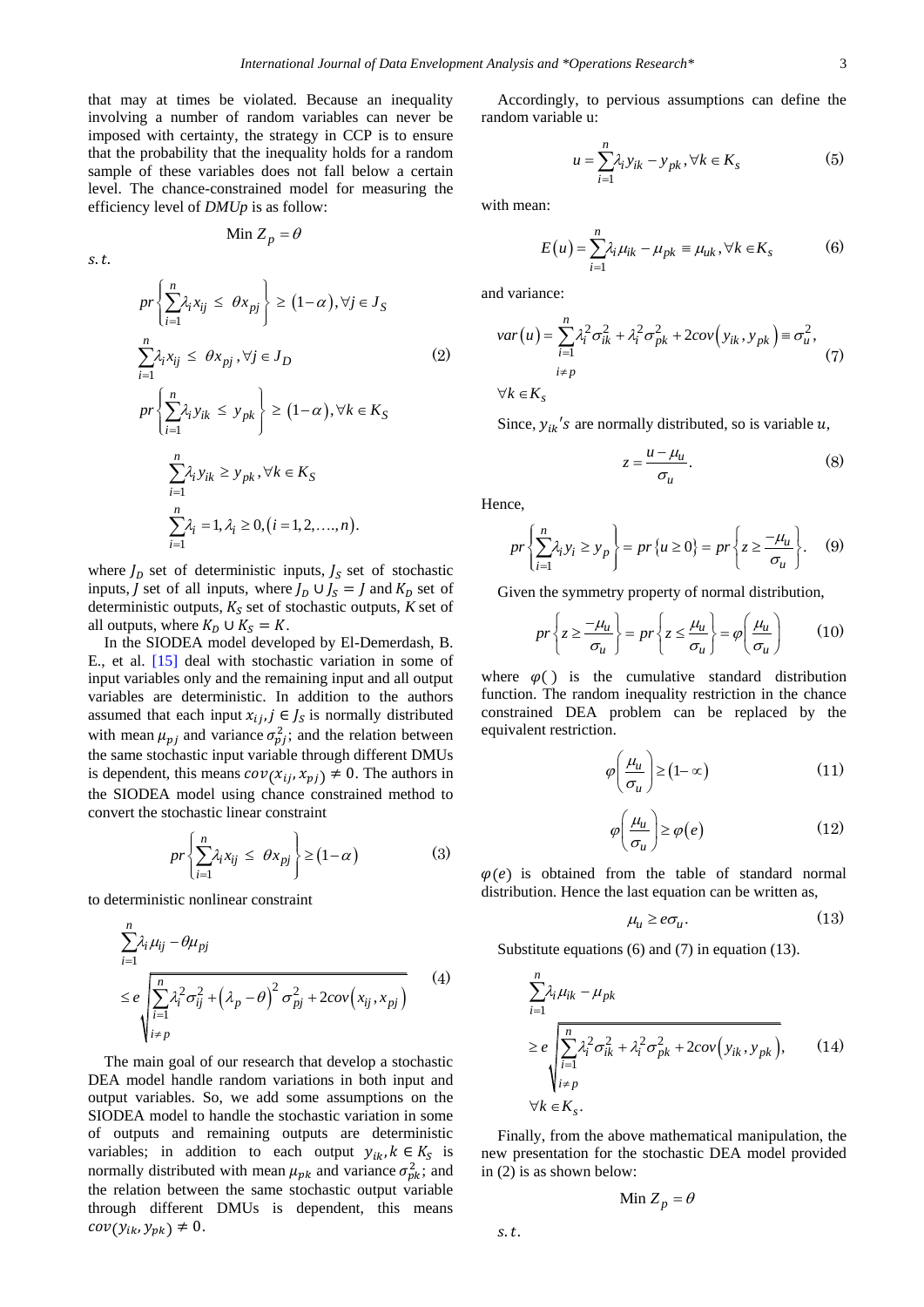$$
\sum_{i=1}^{n} \lambda_i \mu_{ij} - \theta \mu_{pj}
$$
\n
$$
\leq e \sqrt{\sum_{i=1}^{n} \lambda_i^2 \sigma_{ij}^2 + (\lambda_p - \theta)^2 \sigma_{pj}^2 + 2\text{cov}(x_{ij}, x_{pj}), \forall j \in J_S}
$$
\n
$$
\forall j \in J_S
$$

$$
\sum_{i=1}^{n} \lambda_i x_{ij} \le \theta x_{pj}, \forall j \in J_D \tag{15}
$$

$$
\sum_{i=1}^{n} \lambda_i \mu_{ik} - \mu_{pk}
$$
\n
$$
\ge e \sqrt{\sum_{i=1}^{n} \lambda_i^2 \sigma_{ik}^2 + \lambda_i^2 \sigma_{pk}^2 + 2cov(y_{ik}, y_{pk})}, \forall k \in K_s
$$
\n
$$
\begin{cases}\n\sum_{i=1}^{n} \lambda_i^2 \sigma_{ik}^2 + \lambda_i^2 \sigma_{pk}^2 + 2cov(y_{ik}, y_{pk}), \forall k \in K_s\n\end{cases}
$$

$$
\sum_{i=1}^{n} \lambda_i y_{ik} \ge y_{pk}, \forall k \in K_D
$$
  

$$
\sum_{i=1}^{n} \lambda_i = 1
$$

1  $i=1$ 

*i* λ.  $=$ 

 $\lambda_i \geq 0, (i = 1, 2, \ldots, n).$ 

# **4.Illustrative Example**

The following hypothetical example considers three universities with two input variables which are number of professors in each university (deterministic) and annual budget (stochastic), and three stochastic outputs which are the number of diplomas, bachelors, and masters granted in year by each university. The stochastic variables either input or output are normally distributed with different mean and variance for each university. The data for the deterministic variable is provided in [Table 1,](#page-3-0) while that for the parameters of stochastic variables (mean and variance) are assumed in [Table 2,](#page-3-1) finally [Table 3](#page-3-2) contains the relation between the same stochastic variable through different university.

**Table 1. Hypothetical data for the deterministic input for the three universities**

<span id="page-3-0"></span>

| University | Deterministic Input |  |
|------------|---------------------|--|
|            | No. of Professors   |  |
|            |                     |  |
|            |                     |  |
|            |                     |  |

**Table 2. Mean and Variance for the stochastic variables for the three universities**

<span id="page-3-1"></span>

|            | Input  |               | Outputs        |     |                  |     |                      |     |
|------------|--------|---------------|----------------|-----|------------------|-----|----------------------|-----|
| University | budget |               | No. of Diploma |     | No. of Bachelors |     | No. of Masters       |     |
|            |        |               |                |     |                  |     |                      |     |
| A          | 14     | 1.4           |                | 1.8 |                  | 0.8 | 16                   | 3.2 |
| D          | 15     | ل. 1          |                | 1.0 |                  | 1.4 | 10                   |     |
|            | 12     | $\sim$<br>1.2 |                | 0.8 |                  | 1.8 | 1 <sub>2</sub><br>13 | 2.0 |

**Table 3. Relation between the same stochastic variable through different university**

<span id="page-3-2"></span>

| University | Input                 | Outputs               |                       |                       |  |
|------------|-----------------------|-----------------------|-----------------------|-----------------------|--|
|            | budget                | No. of Diploma        | No. of Bachelors      | No. of Masters        |  |
| А          | $cov(x_A, x_B) = 0.9$ | $cov(x_A, x_B) = 0.5$ | $cov(x_A, x_B) = 0.2$ | $cov(x_A, x_B) = 0.9$ |  |
| B          | $cov(x_A, x_C) = 0.6$ | $cov(x_A, x_C) = 0.3$ | $cov(x_A, x_C) = 0.4$ | $cov(x_A, x_C) = 0.6$ |  |
|            | $cov(x_B, x_C) = 0.7$ | $cov(x_B, x_C) = 0.2$ | $cov(x_B, x_C) = 0.5$ | $cov(x_B, x_C) = 0.7$ |  |
|            |                       |                       |                       |                       |  |

The aim of this problem is to determine the relative efficiency of each university with respect to each other using the modified model. Assume for the problem that the level of significance for the problem is 5%, and hence  $e$  will be 1.96.

As has been explained earlier in model (15), a NLP formulation for each university has to be provided in order to measure the relative efficiency. To evaluate the relative efficiency of *university A*, we need to solve the following NLP problem:

$$
Min Z_A = \theta
$$

 $s.t.$ 

$$
14\lambda_A + 15\lambda_B + 12\lambda_C - 14\theta
$$
  
\n
$$
\leq 1.96 \left[ \sqrt{1.5\lambda_B^2 + 1.8(\lambda_A - \theta)^2 + 2 \cdot 0.9} + \sqrt{1.2\lambda_C^2 + 1.4(\lambda_A - \theta)^2 + 2 \cdot 0.6} \right]
$$

$$
5\lambda_A + 8\lambda_B + 7\lambda_C \le 5\theta
$$

$$
9\lambda_{A} + 5\lambda_{B} + 4\lambda_{C} - 9
$$
\n
$$
\geq 1.96 \left[ \sqrt{1.0\lambda_{B}^{2} + 1.8\lambda_{A}^{2} + 2^{*}0.5} + \sqrt{0.8\lambda_{C}^{2} + 1.8\lambda_{A}^{2} + 2^{*}0.3} \right]
$$
\n
$$
4\lambda_{A} + 7\lambda_{B} + 9\lambda_{C} - 4
$$
\n
$$
\geq 1.96 \left[ \sqrt{1.4\lambda_{B}^{2} + 0.8\lambda_{A}^{2} + 2^{*}0.2} + \sqrt{1.8\lambda_{C}^{2} + 0.8\lambda_{A}^{2} + 2^{*}0.4} \right]
$$
\n
$$
16\lambda_{A} + 10\lambda_{B} + 13\lambda_{C} - 16
$$
\n
$$
\geq 1.96 \left[ \sqrt{0.6\lambda_{B}^{2} + 3.2\lambda_{A}^{2} + 2^{*}0.9} + \sqrt{0.7\lambda_{C}^{2} + 3.2\lambda_{A}^{2} + 2^{*}0.6} \right]
$$
\n
$$
\lambda_{A} + \lambda_{B} + \lambda_{C} = 1
$$
\n(16)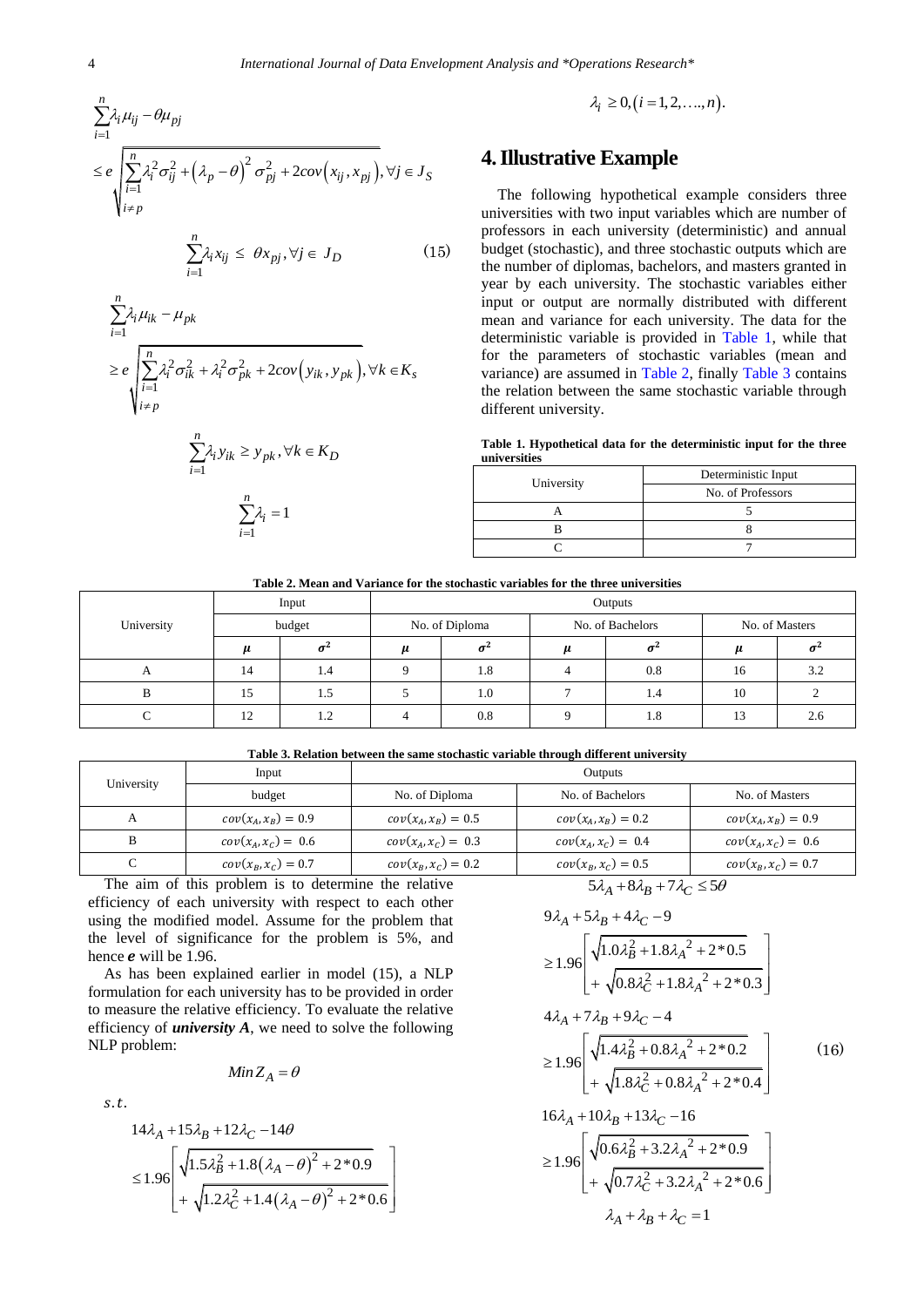#### $\lambda_A, \lambda_B, \lambda_C \geq 0$ .

The first constraint is responsible for the representation of the stochastic input variable constraint, where the left hand side represents summation of means for each university minus the mean of *university A* and the right hand side represents the product of the level of significance and square root of summation of the terms variance of each university except *university A*, variance of *university A*, and twice covariance between *university A* and other universities. The second constraint is responsible for the representation of the deterministic input variable constraints, where the left hand side is the summation of input value for each university and the right hand side represents the product of input value of *university A* and its efficiency level. The third, fourth and fifth constraints are responsible for representing the stochastic output variables constraints, where the left hand side of each constraint represents summation of means for each university minus the mean of *university A* and the right hand side represents the product of the level of significance and square root of summation of the terms variance of each university except *university A*, variance of *university A*, and twice covariance between *university A* and other universities. Finally, the sixth constraint ensures that the total weights for all DMUs equals to 1. Similarly, the relative efficiency models for *university B and C.*

We then used the GAMS programming language software to solve the 3 models for each university independently. After running the software the relative efficiency of each university in [Table 4](#page-4-15) are found. The results reveal that both **universities** *A* is efficient, while universities *B* and *C* are inefficient.

<span id="page-4-15"></span>

| University | <b>Relative Efficiency Score</b><br>SDEA model | <b>Relative Efficiency Score</b><br>SIODEA model |
|------------|------------------------------------------------|--------------------------------------------------|
|            |                                                |                                                  |
|            | 0.81                                           | 0.82                                             |
|            | 0.86                                           |                                                  |

**Table 4. Relative Efficiency Scores for each university**

For the sake of comparison, our results constructed in the previous paper [\[15\]](#page-4-14) used SIODEA model. The relative efficiencies scores for two models SDEA and SIODEA are also provided in Table 5. It could be noticed that the efficient university (university *A*) remained as is. As for the inefficient universities, **university**  $C$  is turned from inefficient university to efficient university under the SIODEA model, while the remaining **university** *B* was still inefficient with a slight improvement in the relative efficiency levels. Therefore, it is obvious that the nature of the variable and hence the constructed model could have an influence on the resulting relative efficiency levels.

# **5.Conclusion and Future Work**

DEA is a mathematical optimization method that considered an excellent tool for measuring the performance of comparative DMUs with multiple incommensurate input and output variables. The traditional DEA method requires that the status of all input and output variables be known exactly. However, in many real life applications, the status of some measures is not clearly define as input and/or output variables. These measures are referred to as flexible measures. So, we modified the SIODEA model developed by Demerdash, B. E., et al. [\[15\]](#page-4-14) to be deal with some of variables either input or output or both have random nature and the remaining variables are deterministic in nature. Through the illustrative example provided, the developed model showed promising results and comparing its result by the illustrative example provided in the previous work [\[15\],](#page-4-14) and the developed model needs to be applied on actual studies.

As part of the future work, it is the intention of the authors to apply the developed model to calculate and compare the relative efficiency of real life application. Further future work, is to develop another input oriented model deal with fuzzy sets in both variables input and output. Finally, the model could then be expanded to include both stochastic and fuzzy uncertainty in variables.

## **References**

- <span id="page-4-0"></span>[1] Charnes A., Cooper W., and Rhodes E. Measuring the efficiency of efficiency of decision-making units. European Journal of Operational Research. 1978, 2(6): 429-444.
- <span id="page-4-1"></span>[2] Banker R., Charnes A., and Cooper W. Some models for estimating technical and scale inefficiencies in data envelopment analysis. Management Science. 1984, 30: 1078-1092.
- <span id="page-4-2"></span>[3] Bandyopadhyay, S. Effect of regulation on efficiency: evidence from Indian cement industry. Central European Journal of Operations Research*,* 2010, 18(2), 153-170.
- <span id="page-4-3"></span>[4] Cooper, W. W., Seiford, L. M., Zhu, J. Data envelopment analysis: history, models, and interpretations. In Handbook on data envelopment analysis, Springer US. 2011.
- <span id="page-4-4"></span>[5] Cooper, William W., Honghui Deng, Zhimin Huang, and Susan X. Li. Chance constrained programming approaches to congestion in stochastic data envelopment analysis. European Journal of Operational Research. 2004, 155(2): 487-501.
- <span id="page-4-5"></span>[6] Subhash C. Ray. Data Envelopment Analysis: Theory and Techniques for Economics and Operations Research. Cambridge University Press. 2004, 307-325.
- <span id="page-4-6"></span>[7] Desai, A., Ratick, S. J., & Schinnar, A. P. Data envelopment analysis with stochastic variations in data. Socio-Economic Planning Sciences. 2005, 39(2), 147-164.
- <span id="page-4-7"></span>[8] Talluri, S., Narasimhan, R., Nair, A. Vendor performance with supply risk: A chance-constrained DEA approach. International Journal of Production Economics. 2006, 100(2), 212-222.
- <span id="page-4-8"></span>[9] Razavyan, S., Tohidi, G. Ranking of efficient DMUs with stochastic data. In International Mathematical Forum. 2008, 3(2): 79-83.
- <span id="page-4-9"></span>[10] Kao, C., Liu, S. T. Stochastic data envelopment analysis in measuring the efficiency of Taiwan commercial banks. European Journal of Operational Research. 2009, 196(1): 312-322.
- <span id="page-4-10"></span>[11] Khodabakhshi, M. An output oriented super-efficiency measure in stochastic data envelopment analysis: Considering Iranian electricity distribution companies. Computers & Industrial Engineering. 2010, 58(4): 663-671.
- <span id="page-4-11"></span>[12] Tsionas, E. G., Papadakis, E. N. A Bayesian approach to statistical inference in stochastic DEA. Omega. 2010, 38(5): 309-314.
- <span id="page-4-12"></span>[13] El-Khodary, I., El-Demerdash, B., and Tharwat, A. An Algorithm for Evaluating the Performance of Higher Education Organizations in Egypt Using a Stochastic DEA. Proceedings of the 8th International Conference on Data Envelopment Analysis (DEA2010) - Performance Management and Measurement, American University of Beirut, Beirut, Lebanon. 2010, 15-21.
- <span id="page-4-13"></span>[14] Azadi, M., Saen, R. F. A new chance-constrained data envelopment analysis for selecting third-party reverse logistics providers in the existence of dual-role factors. Expert Systems with applications. 2011, 38(10): 12231-12236.
- <span id="page-4-14"></span>[15] El-Demerdash, B. E., El-Khodary, I. A., and Tharwat, A. A. Developing a Stochastic Input Oriented Data Envelopment Analysis (SIODEA) Model. International Journal of Advanced Computer Science & Applications. 2013, 4(4): 40-44.